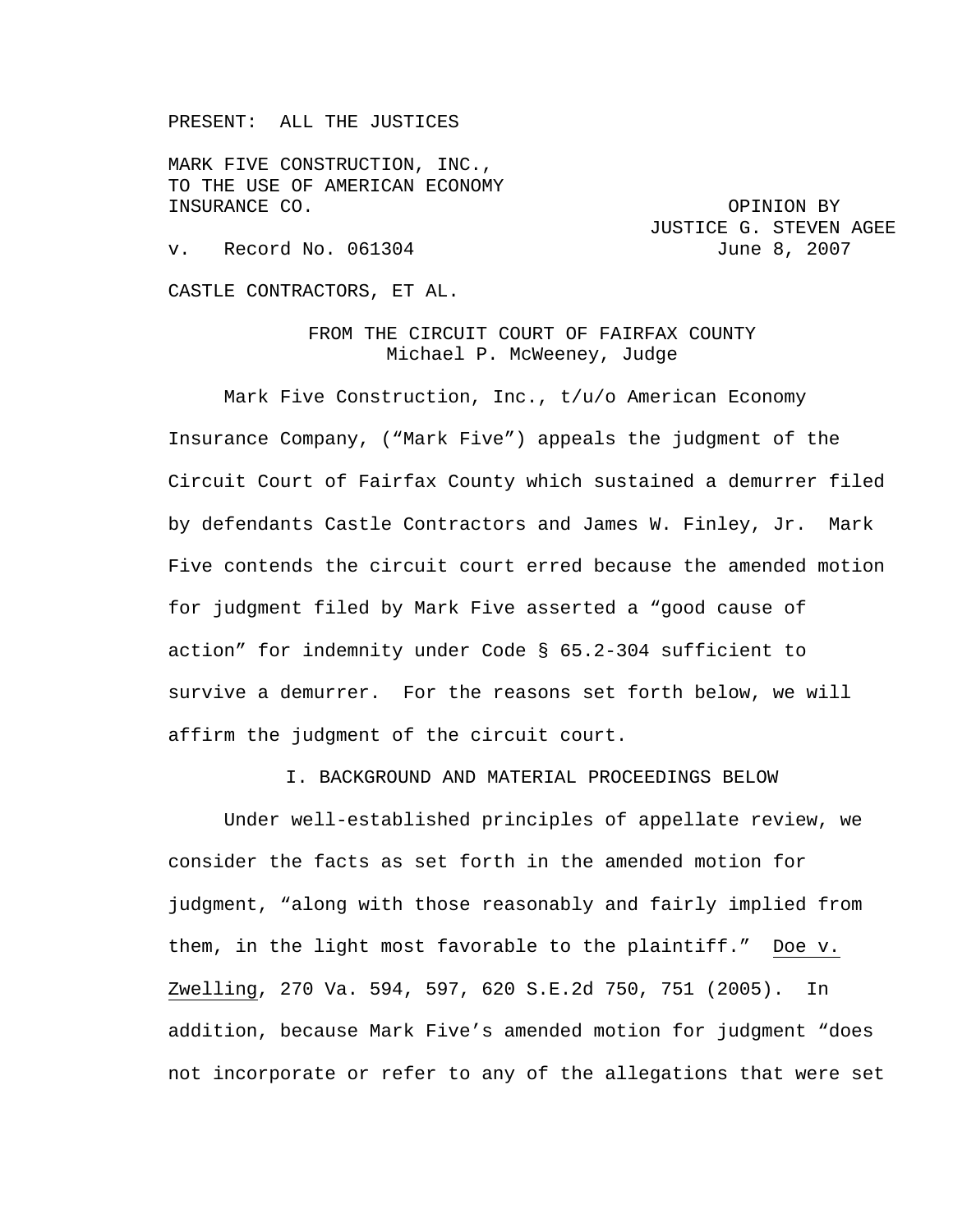forth in [the] prior motion for judgment, we will consider only the allegations contained in the amended pleading to which the demurrer was sustained." Yuzefovsky v. St. John's Wood Apartments, 261 Va. 97, 102, 540 S.E.2d 134, 136 (2001).

Mark Five, a construction firm incorporated in Maryland and licensed to do business in Virginia, contracted to restore a house in Virginia that had been damaged by fire. Some of the work was subcontracted to Castle Contractors, whose principal place of business is in Maryland. $^1$  Daniel Gonzalez, an employee of Castle Contractors, sustained injuries after falling from the roof during the course of the restoration work. Gonzalez filed workers' compensation claims against Mark Five and Castle Contractors.

A deputy commissioner of the Virginia Workers' Compensation Commission denied Gonzalez' claim, ruling that although Mark Five was Gonzalez' statutory employer at the time of the injury, neither Mark Five nor Castle Contractors was subject to the Virginia Workers' Compensation Act ("the Act"), Code §§ 65.2-100 through –1310, because each lacked a sufficient number of employees "regularly in service" in Virginia to come within the

 $\frac{1}{1}$  $1$  James W. Finley is the sole owner of Castle Contractors. The co-defendants will be referred to collectively as "Castle Contractors."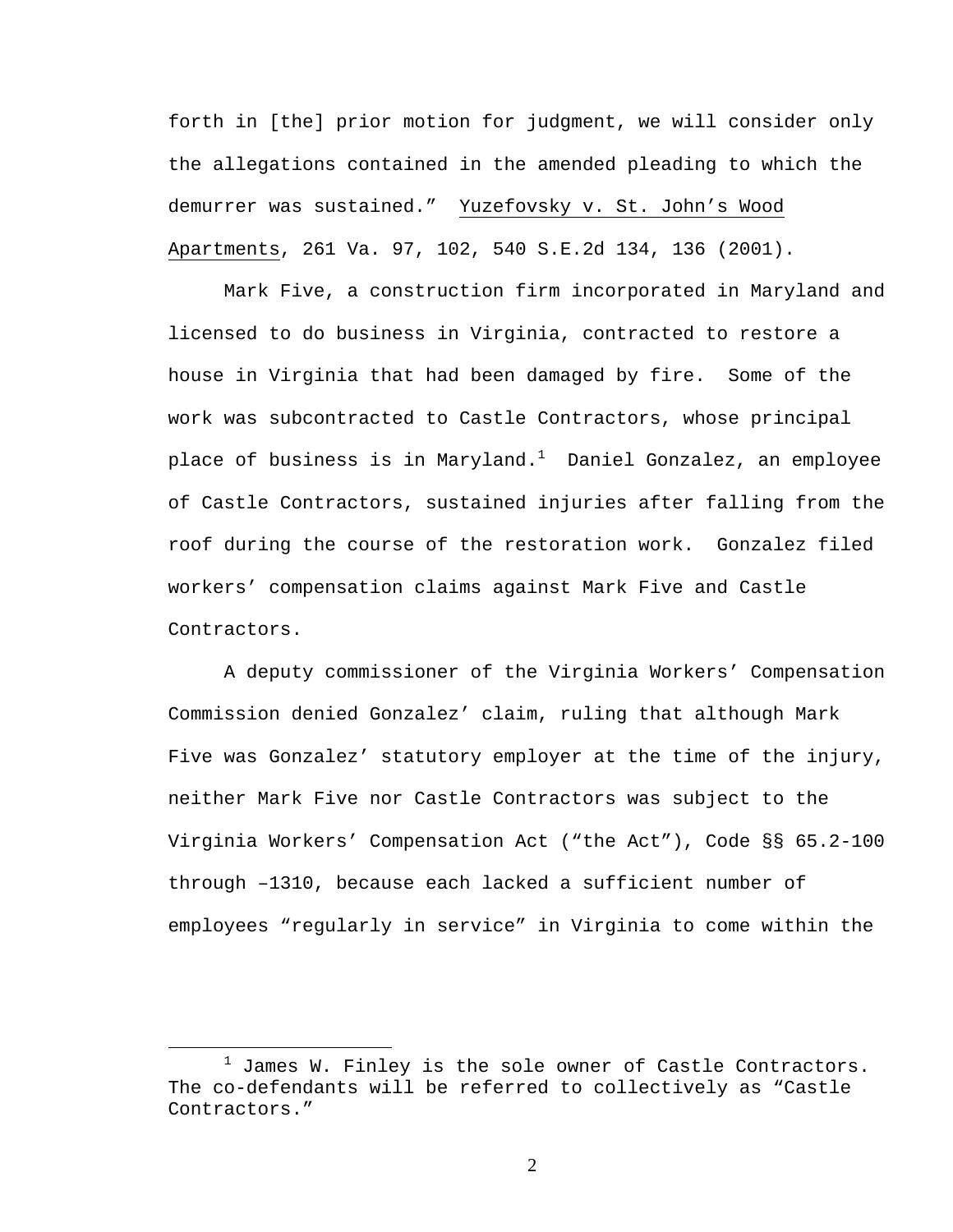jurisdictional requirements of the Act. $2$  Gonzalez asked the full Commission to review the deputy commissioner's ruling only as to Mark Five. The Commission reversed the deputy commissioner's ruling, and found that Mark Five had the requisite "number of employees regularly in service in . . . Virginia" to be subject to the jurisdiction of the Act. Consequently, it awarded Gonzalez workers' compensation benefits. $^3$  The Commission's decision was subsequently affirmed by the Court of Appeals. $^4$ Mark Five Constr. Co. v. Gonzalez, 42 Va. App. 59, 590 S.E.2d 81 (2003).

 Mark Five filed an amended motion for judgment in the circuit court<sup>5</sup> claiming that, pursuant to Code § 65.2-304,<sup>6</sup> it was "entitled to indemnification from [Castle Contractors] for

 $6$  Code § 65.2-304 states, in relevant part:

When the principal contractor is liable to pay compensation under § 65.2-302 or § 65.2-303, he shall be entitled to indemnity from any person who would have been liable to pay compensation to the worker independently of such sections or from an intermediate contractor and shall have a cause of action therefor.

 $\begin{array}{c|c}\n\hline\n\end{array}$  Under Code § 65.2-101, employers are only subject to the Act if they employ three or more employees regularly in service within the Commonwealth.

<sup>&</sup>lt;sup>3</sup> Pursuant to a general liability insurance policy held by Mark Five, American Economy Insurance Company has been paying these benefits to Gonzalez.

<sup>&</sup>lt;sup>4</sup> Mark Five's liability under the Act, and its obligation to fulfill the award to Gonzalez, are not at issue in the case at bar.

<sup>&</sup>lt;sup>5</sup> As amended, Mark Five filed the case at bar as "Mark Five Construction, Inc., to the use of American Economy Insurance Company."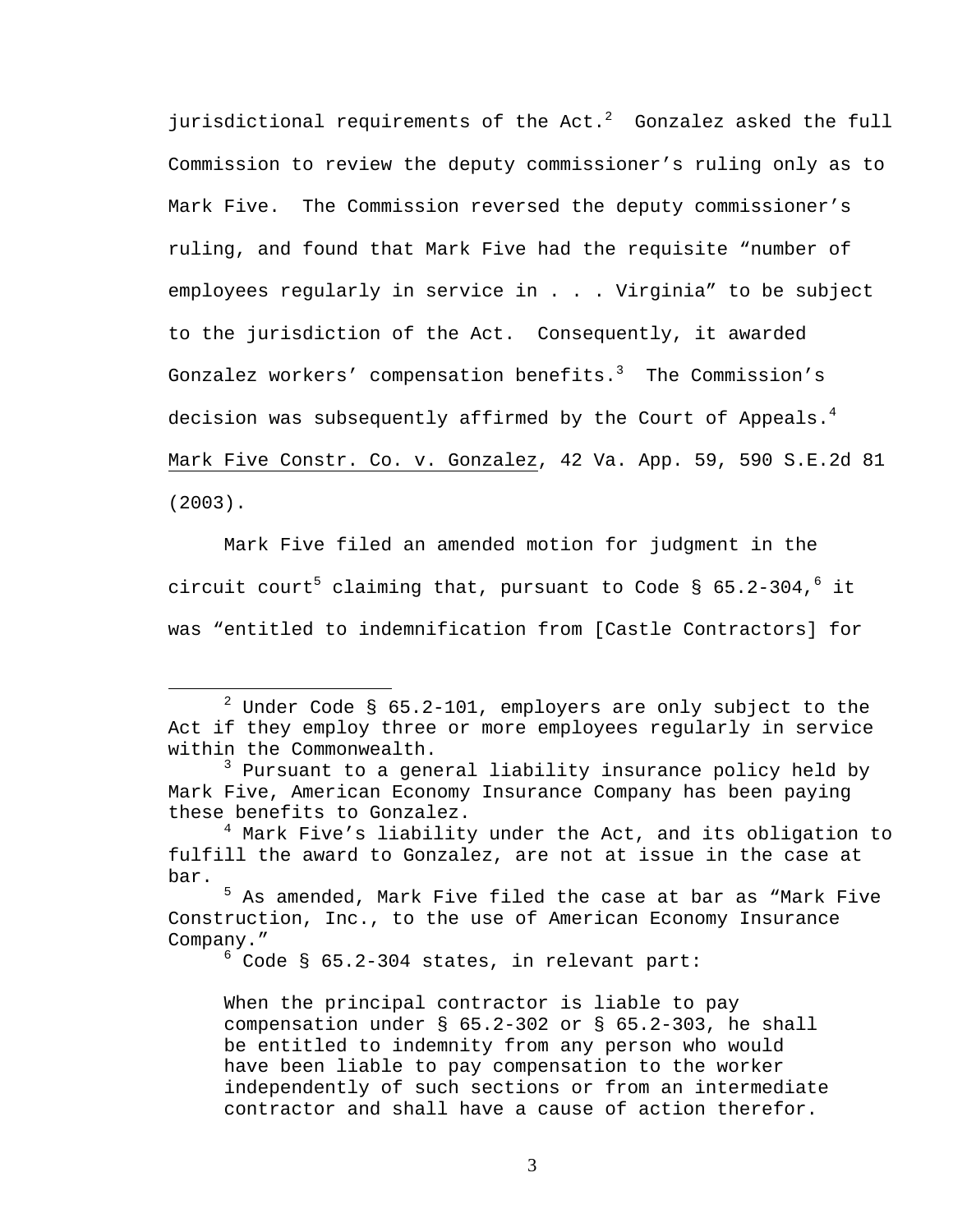the benefits paid to Mr. Gonzales . . . in that [Castle Contractors] was an intermediate contractor of Plaintiff Mark Five and/or would have been liable to pay compensation to Mr. Gonzales independently of Va. Code Ann. § 65.2-302."

Castle Contractors filed a demurrer, contending "the [Amended] Motion for Judgment fails to allege[] sufficient facts, which if proven, would support a claim for indemnification pursuant" to Code § 65.2-304. In its memorandum in support of the demurrer, Castle Contractors argued Mark Five failed to allege "that [Castle Contractors is] subject to the jurisdiction of [the Act]," which is "a condition precedent to any claim for recovery under [Code § 65.2-304]."

After hearing the parties' arguments, the circuit court sustained the demurrer by an order entered on March 31, 2006. $^7$ We awarded Mark Five this appeal.

## II. ANALYSIS

Mark Five contends the circuit court "erred in sustaining Castle Contractors' demurrer" because the amended motion for judgment "established a 'good cause of action' if the facts as alleged were proven." It claims that "[b]ased on the words selected and omitted by the legislature, there is simply no basis for limiting Virginia Code § 65.2-304's application to

 $\frac{1}{7}$  $7$  The circuit court gave Mark Five leave of 21 days to further amend the motion for judgment. Instead, on April 21, 2006, Mark Five filed a notice of appeal to this Court.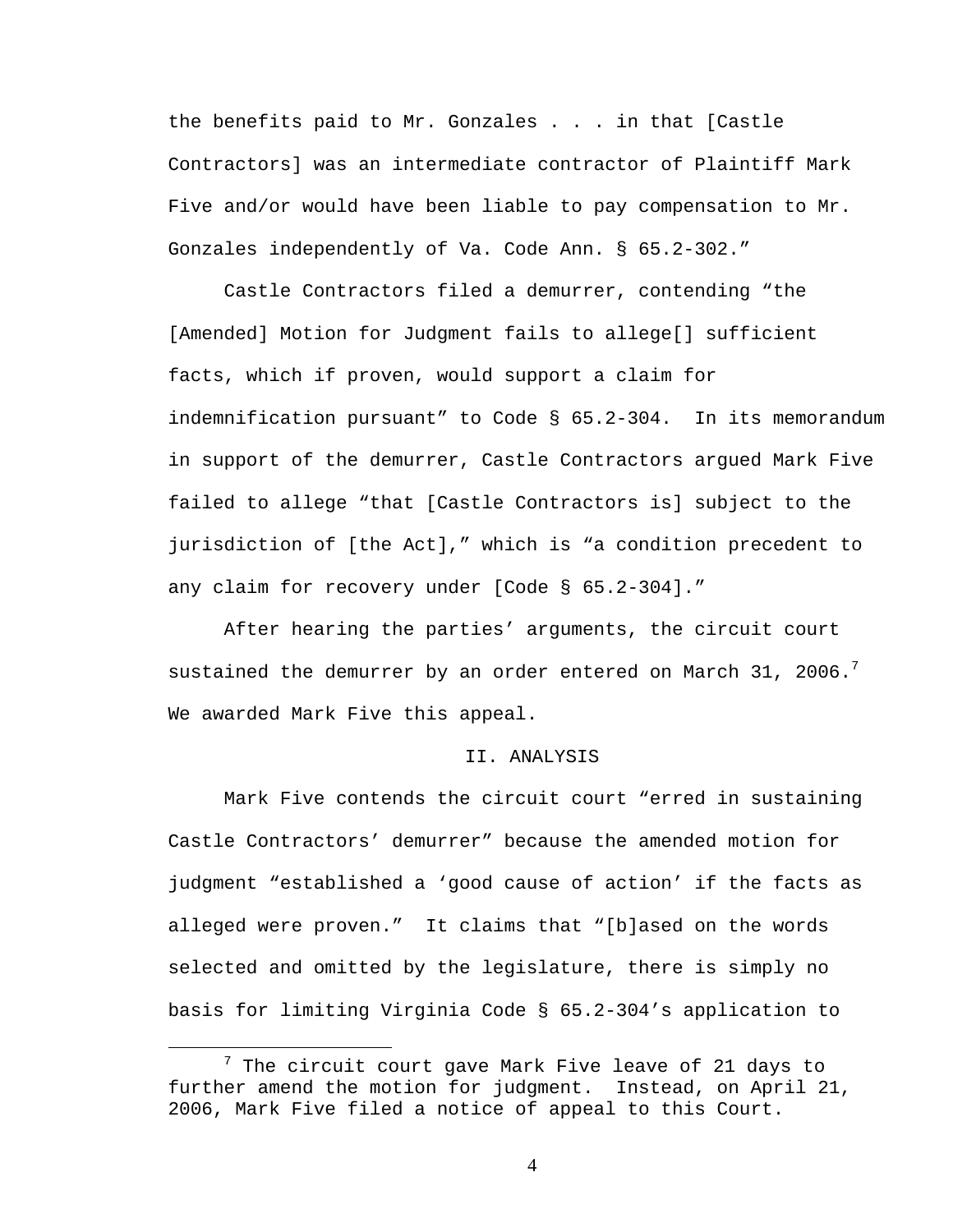persons liable to pay compensation under [the Act]." Mark Five asserts that because Castle Contractors was held liable by the Maryland Workers' Compensation Commission for Gonzalez' compensation claim under Maryland law, the amended motion for judgment articulated a claim that Castle Contractors was "liable to pay compensation," as required under Code § 65.2-304.

Castle Contractors responds that the circuit court did not err because a "party seeking indemnity under [Code § 65.2-304] must first establish that the [employer] from which indemnity is sought, is subject to the jurisdiction of the [Act] before any right to indemnity arises under the statute." Castle Contractors notes that Mark Five has conceded that Castle Contractors was not subject to the Act. Accordingly, Castle Contractors claims that the amended motion for judgment did not, and could not, state a cause of action for indemnity under the Act.

We examine the circuit court's decision to sustain Castle Contractors' demurrer under a de novo standard of review because it is a pure question of law. Glazebrook v. Board of Supervisors, 266 Va. 550, 554, 587 S.E.2d 589, 591 (2003). "A demurrer tests the legal sufficiency of facts alleged in pleadings, not the strength of proof." Id. A demurrer will be sustained when the pleading it challenges lacks "sufficient definiteness to enable the court to find the existence of a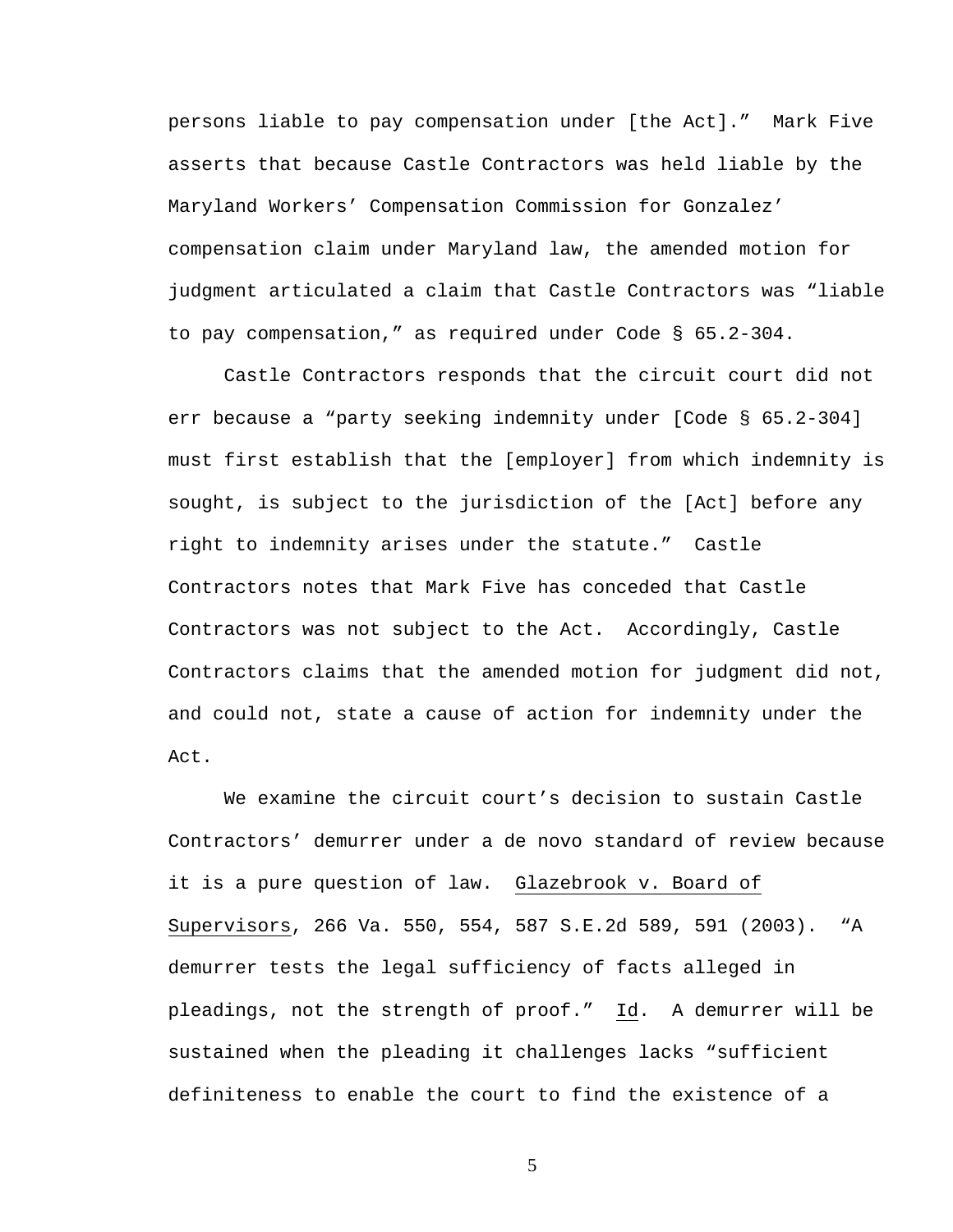legal basis for its judgment." Hubbard v. Dresser, Inc., 271 Va. 117, 122, 624 S.E.2d 1, 4 (2006) (quoting Moore v. Jefferson Hospital, Inc., 208 Va. 438, 440, 158 S.E.2d 124, 126 (1967). Based on these well-settled principles governing our review, we find the circuit court did not err in sustaining Castle Contractors' demurrer.

Code § 65.2-304 allows a "principal contractor" who "is liable to pay compensation under § 65.2-302 or § 65.2-303" to seek "indemnity from any person who would have been liable to pay compensation to the worker independently of such sections." This provision, however, must be read in the context of the entire Act. When so read, it is clear Mark Five's construction of Code § 65.2-304 cannot prevail.

The General Assembly "created the Workers' Compensation scheme as a carefully balanced societal exchange between the interests of employers, employees, insurers, and the public." Morris v. Morris, 238 Va. 578, 584, 385 S.E.2d 858, 862 (1989). In so doing, the General Assembly determined that only certain employers and employees are to be covered by the Act and thus subject to jurisdiction for proceedings under the Act. Among the employers who are not liable to pay worker's compensation under the Act are those who have less than three employees "regularly in service" in the Commonwealth. Code § 65.2-  $101(2)(h)$  (Under the Act " '[e]mployee' shall not mean . . .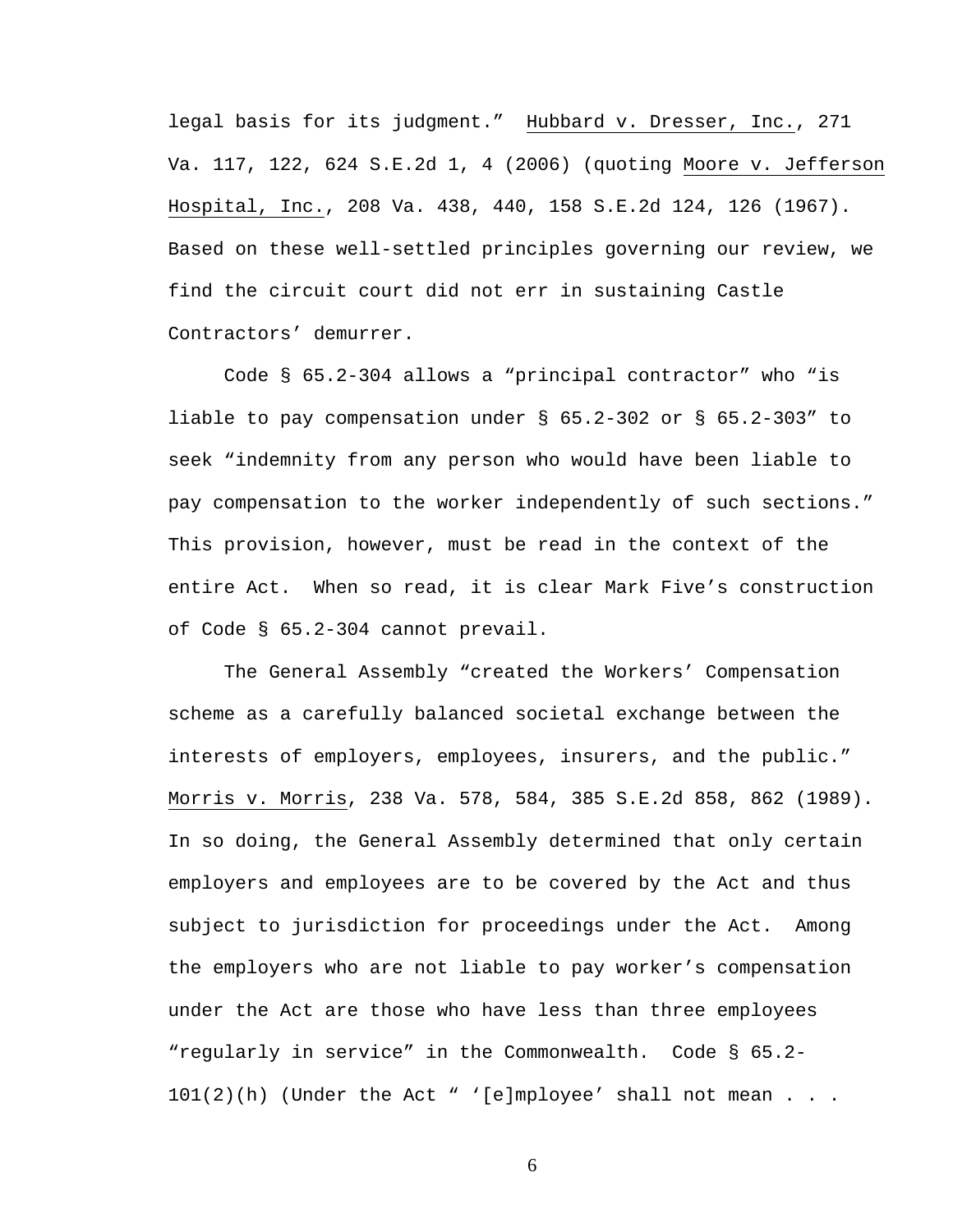[e]mployees of any person, firm or private corporation, including any public service corporation, that has regularly in service less than three employees in the same business within this Commonwealth."); see also Uninsured Employer's Fund v. Gabriel, 272 Va. 659, 663, 636 S.E.2d 408, 411 (2006). Such an employer is thus not subject to jurisdiction for proceedings under the Act. Id.

In the case at bar, the parties agree that Castle Contractors falls within this exception and is therefore not subject to pay compensation under the Act and not subject to jurisdiction under the Act. If we were to adopt Mark Five's expansive reading of which persons "would have been liable to pay compensation" under Code § 65.2-304, this exception to the Act would be meaningless. Defendants such as Castle Contractors, who are otherwise excepted from the Act, would nonetheless be liable to pay compensation under the Act in Mark Five's reading of the indemnification provisions of Code § 65.2- 304. However, nothing in that statute reflects a legislative intent to alter the clear provisions of Code § 65.2-101, which remove Castle Contractors from the Act's jurisdiction.

Furthermore, although "compensation" is not a defined term under Code § 65.2-101 of the Act, the Act establishes and governs Virginia's scheme of worker's compensation. Within that context, the term "compensation" in Code § 65.2-304 refers to